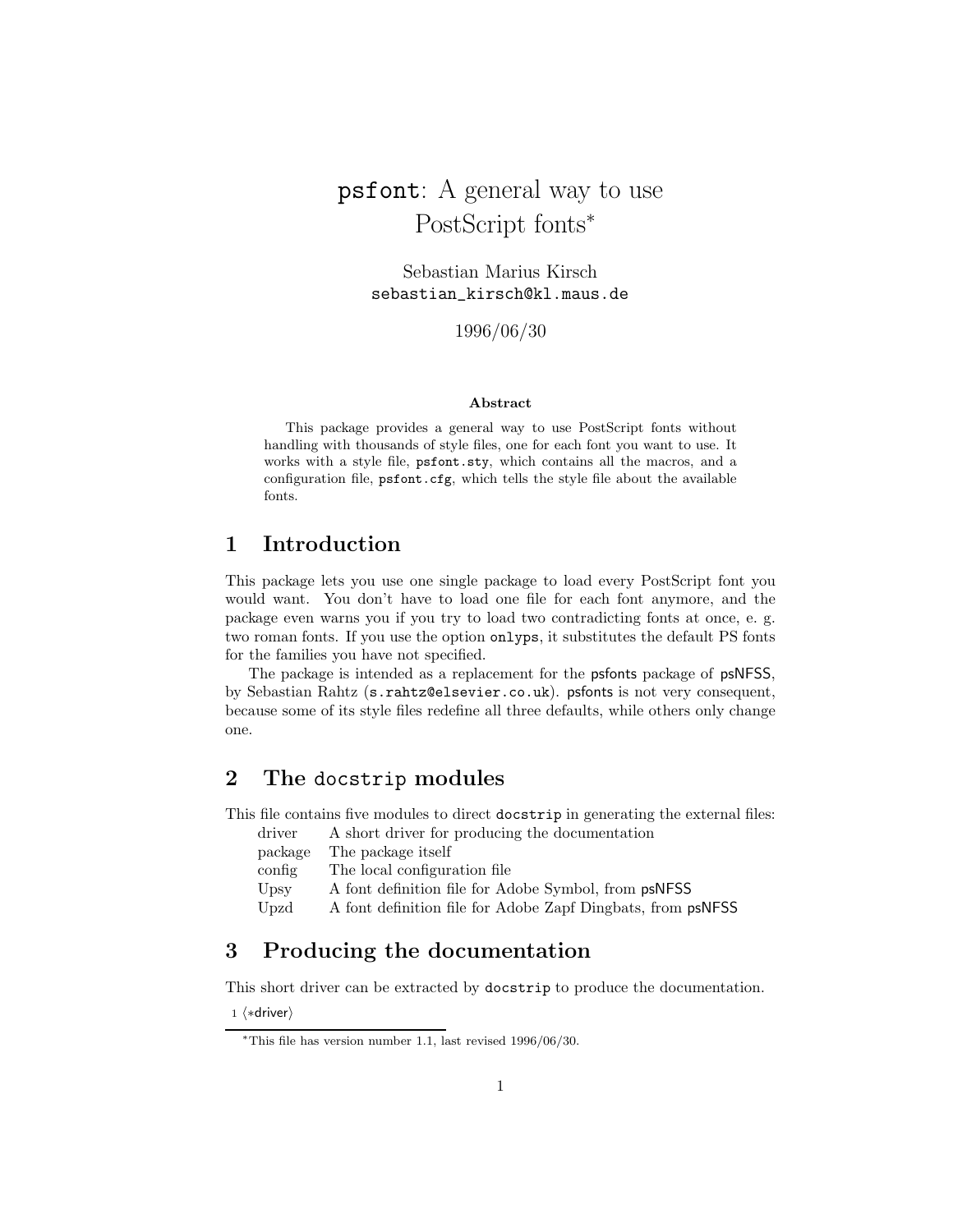```
2 \documentclass{ltxdoc}
3
4 \newcommand{\NFSS}{\textsf{NFSS}}
5 \newcommand{\psNFSS}{\textsf{psNFSS}}
6 \newcommand{\psfont}{\texttt{psfont}}
 7
8 \begin{document}
9
10 \DocInput{psfont.dtx}
11
12 \end{document}
13 \langle/driver\rangle
```
## **4 The Code**

## **4.1 Introduction**

First we have to introduce ourselves.

```
14 \langle * \text{package} \rangle15 \NeedsTeXFormat{LaTeX2e}
16 \ProvidesPackage{psfont}%
17 [\filedate\space v\fileversion\space loading PostScript fonts]
```
#### **4.2 Switches**

Next, we define some switches. They are used to determine whether some fonts have already been loaded, so we can warn the user when he tries to load two colliding fonts.

```
18 \newif\ifrm@set\rm@setfalse
19 \newif\ifsf@set\sf@setfalse
20 \newif\iftt@set\tt@setfalse
```
### **4.3 The default fonts**

```
\DefaultRMFont These are some commands for changing the default fonts.
\DefaultSFFont
\DefaultTTFont
                \DefaultRMFont{NFSS font family}
                \DefaultSFFont{NFSS font family}
                \DefaultTTFont{NFSS font family}
                21 \newcommand{\DefaultRMFont}[1]{\renewcommand{\def@rmfont}{#1}}
                22 \newcommand{\DefaultSFFont}[1]{\renewcommand{\def@sffont}{#1}}
                23 \newcommand{\DefaultTTFont}[1]{\renewcommand{\def@ttfont}{#1}}
                24 \newcommand{\def@rmfont}{}
                25 \newcommand{\def@sffont}{}
                26 \newcommand{\def@ttfont}{}
```
## **4.4 Declaring the options**

\AvailableRMFont \AvailableRMFont

\AvailableRMFont These commands are needed later in the configuration file. There is one command for each font family, ie. roman, sans serif or typewriter.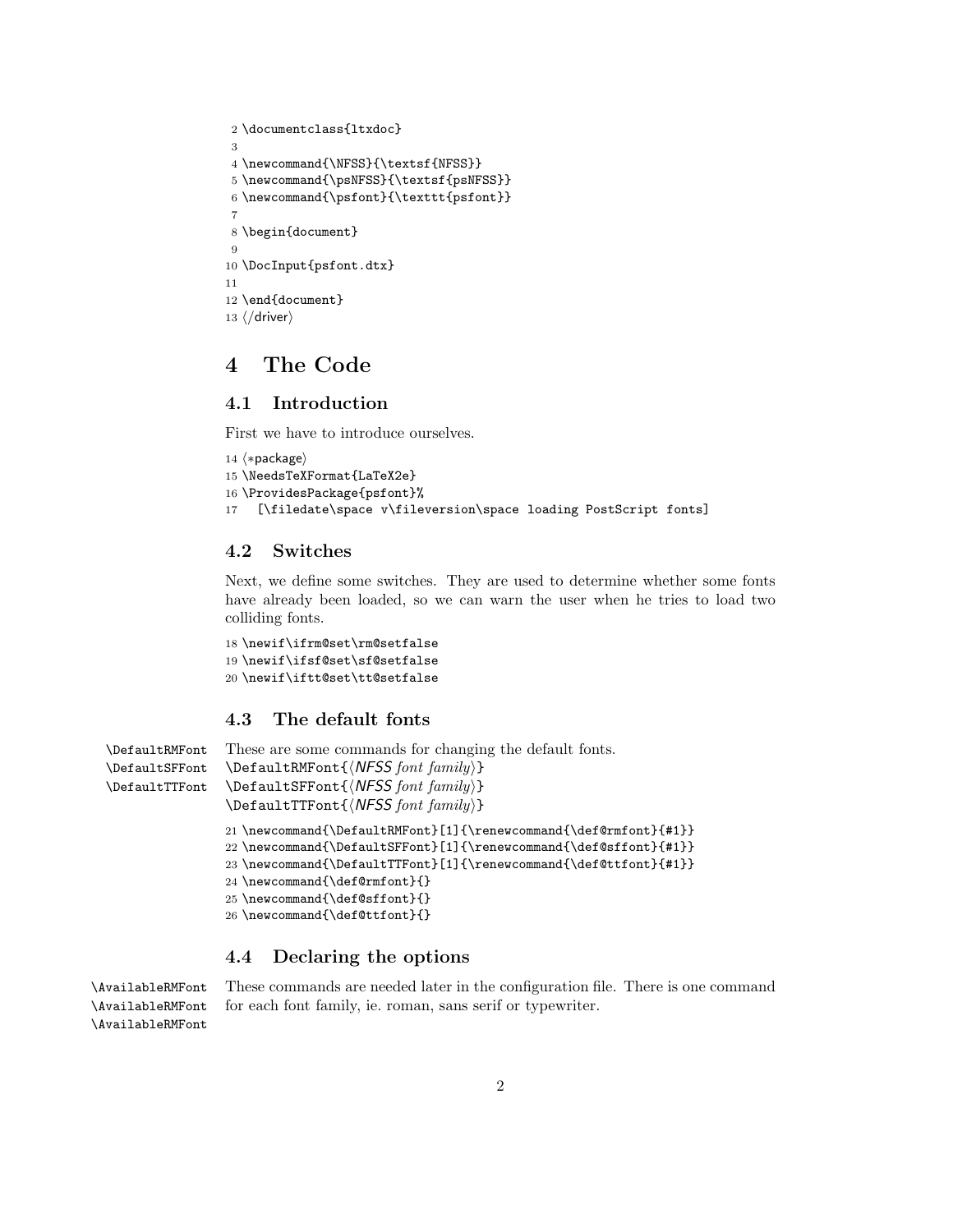\AvailableRMFont[*additional code*]{*long name*}{*NFSS family name*} \AvailableSFFont[*additional code*]{*long name*}{*NFSS family name*} \AvailableTTFont[*additional code*]{*long name*}{*NFSS family name*}

They declare their first argument as an option.

If the option is called, and the font family has already been defined, a \PackageError is reported. If not, the second argument is defined as the approriate family default.

When the family default has successfully been set, the approriate switch is turned, so it is not redefined anywhere else in this file.

The optional argument contains some code that is to be executed when the defaults have been set. I do not need this now, but this hook could be useful later.

```
27 \newcommand{\AvailableRMFont}[3][]{%
28 \DeclareOption{#2}{%
29 \ifrm@set\PackageError{psfont}{%
30 \protect\rmfamily\space already defined as \rmdefault
31 }{%
32 You tried to load two roman families at the same time,\MessageBreak
33 e.g. times and palatino}
34 \else\renewcommand{\rmdefault}{#3}\rm@settrue
35 #1
36 \fi}
37 }
38
39 \newcommand{\AvailableSFFont}[3][]{%
40 \DeclareOption{#2}{%
41 \ifsf@set\PackageError{psfont}{%
42 \protect\sffamily\space already defined as \sfdefault
43 }{%
44 You tried to load two sans serif families at the same time,\MessageBreak
45 e.g. gill and helvetica}
46 \else\renewcommand{\sfdefault}{#3}\sf@settrue
47 #1
48 \fi}
49 }
50
51 \newcommand{\AvailableTTFont}[3][]{%
52 \DeclareOption{#2}{%
53 \iftt@set\PackageError{psfont}{%
54 \protect\ttfamily\space already defined as \ttdefault
55 }{%
56 You tried to load two typewriter families at the same time,\MessageBreak
57 e.g. courier and typewriter}
58 \else\renewcommand{\ttdefault}{#3}\tt@settrue
59 #1
60 \{f_i\}61 }
```
### **4.5 One command fits all**

\AvailableFont With the macro \AvailableFont, all three defaults are set with one option. This is useful for managing combinations of three fonts under one name, as well as for fonts that have the variants sans serif and typewriter. (I'm told Lucida is one of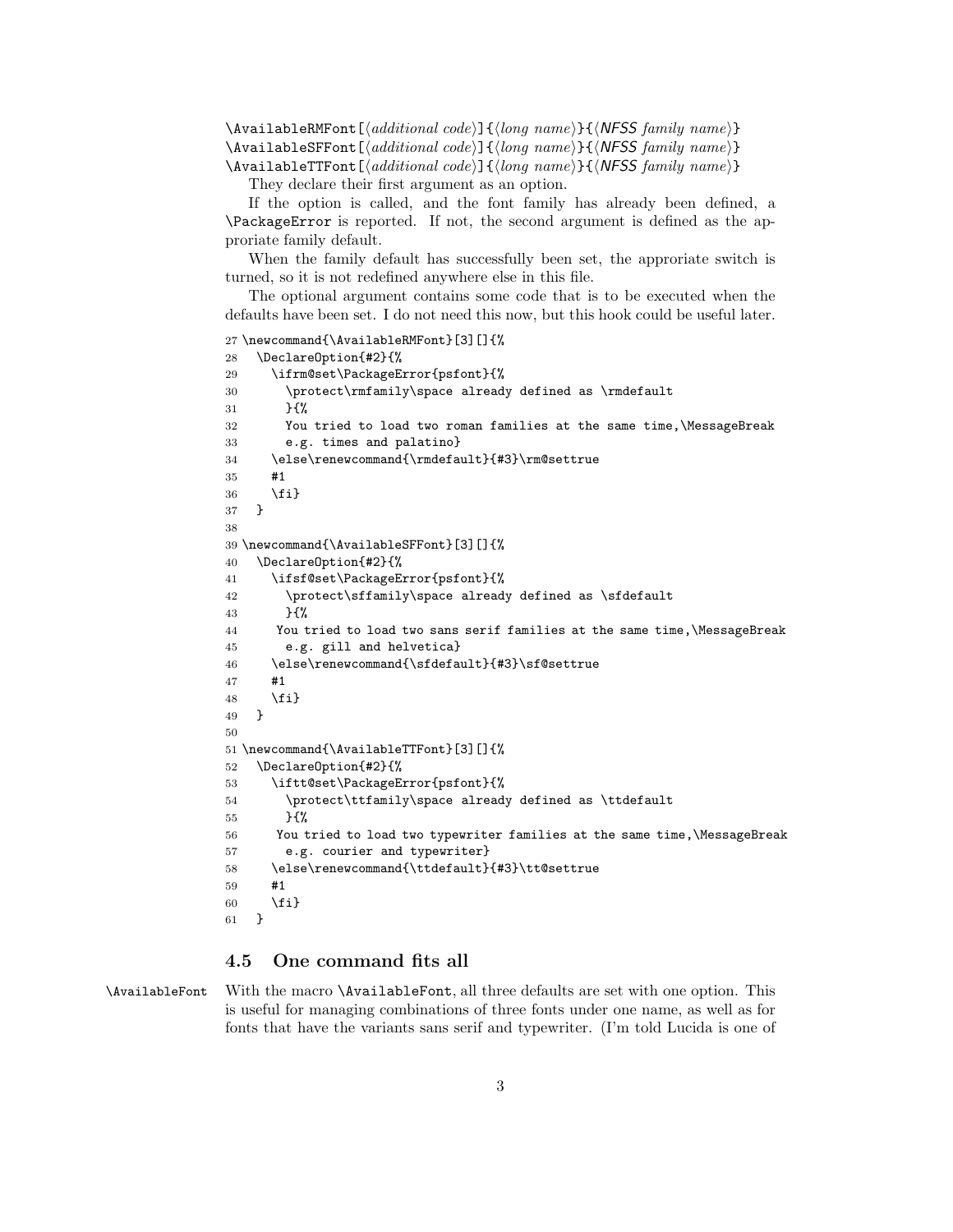those.)

```
62 \newcommand{\AvailableFont}[5][]{%
63 \DeclareOption{#2}{%
64 \ifrm@set\PackageError{psfont}{%
65 \protect\rmfamily\space already defined as \rmdefault
66 }{%
67 You tried to load two roman families at the same time,\MessageBreak
68 e.g. times and palatino}
69 \else\renewcommand{\rmdefault}{#3}\rm@settrue
70 \fi
71 \ifsf@set\PackageError{psfont}{%
72 \protect\sffamily\space already defined as \sfdefault
73 }{%
74 You tried to load two sans serif families at the same time,\MessageBreak
75 e.g. gill and helvetica}
76 \else\renewcommand{\sfdefault}{#4}\sf@settrue
77 \fi
78 \iftt@set\PackageError{psfont}{%
79 \protect\ttfamily\space already defined as \ttdefault
80 }{%
81 You tried to load two typewriter families at the same time, \MessageBreak
82 e.g. courier and typewriter}
83 \else\renewcommand{\ttdefault}{#5}\tt@settrue
84 \fi
85 #1
86 }
87 }
```
#### **4.6 Loading the configuration file**

Next, the configuration file is loaded. If it is not found, an error is issued, because the package is quite useless without it.

```
88 \InputIfFileExists{psfont.cfg}{}{%
89 \PackageError{psfont}{%
90 No local configuration file found
91 }\{%
92 The psfont package was loaded without a local\MessageBreak
93 configuration file, so it doesn't know which fonts\MessageBreak
94 are available.}
95 }
96 \langle/package\rangle
```
## **4.7 The configuration file**

The configuration file looks like this:

#### **4.7.1 Introduction**

As usual. . .

```
97 \langle *config \rangle98 \NeedsTeXFormat{LaTeX2e}
99 \ProvidesFile{psfont.cfg}
100 [\filedate\space v\fileversion\space Local configuration for psfont.sty]
```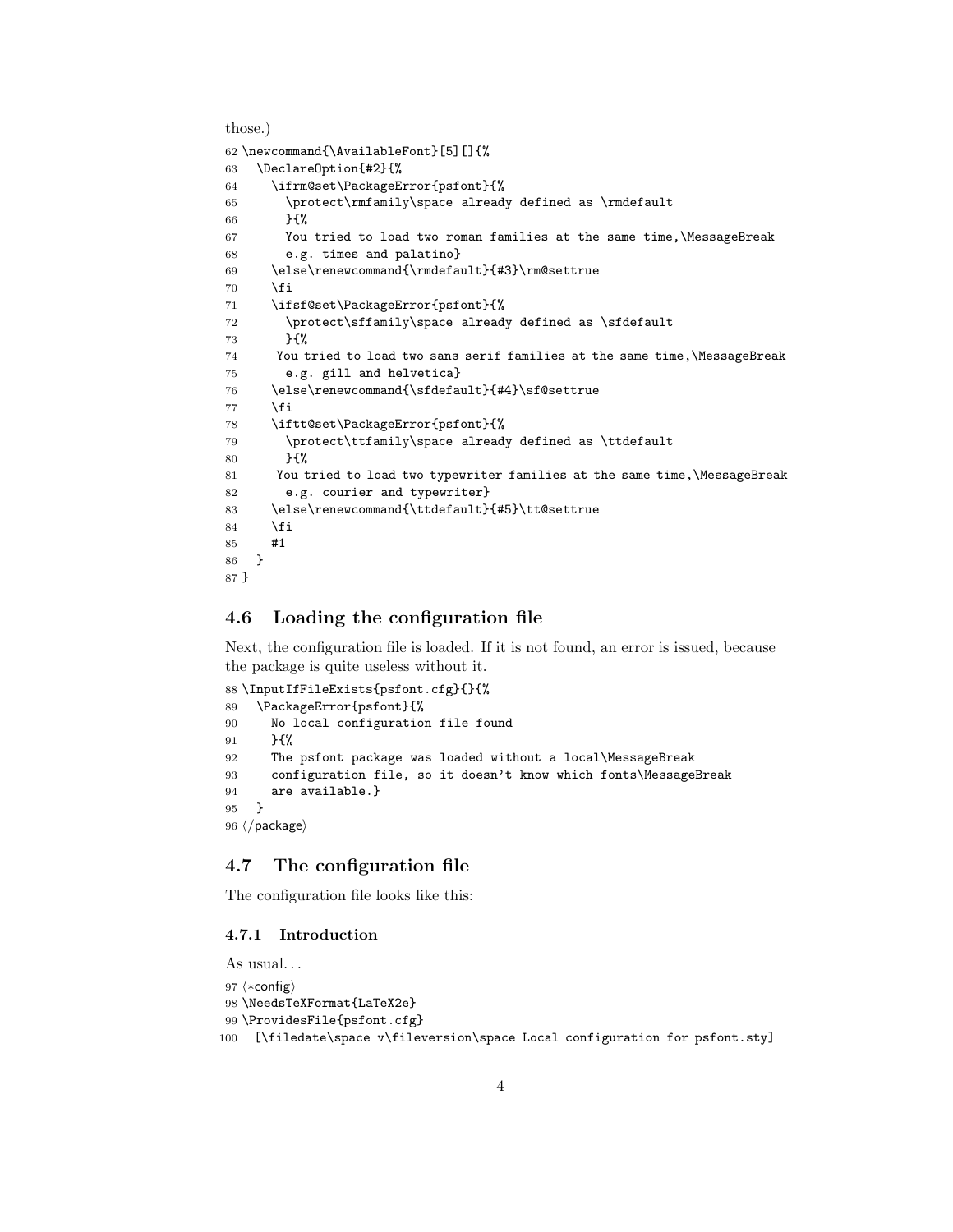#### **4.7.2 Declaring default fonts**

Here, the default PS fonts are defined. They are needed later, if the author does not define all PS fonts he wants to use, but wants his document to contain only PS fonts.

```
101 \DefaultRMFont{ptm}
102 \DefaultSFFont{phv}
103 \DefaultTTFont{pcr}
```
#### **4.7.3 Available fonts**

Now the available PS fonts are defined. They are divided into three categories, roman fonts, sans serif fonts and typewriter fonts, as it is done in LATEX  $2\varepsilon$  itself.

They are defined using the **\Available...** macros. These macros define a symbolic name to be used as an option to the package, and take the name of the NFSS font family as a second argument.

```
104 \AvailableRMFont{times}{ptm}
105 \AvailableRMFont{palatino}{ppl}
106 \AvailableRMFont{newcent}{pnc}
107
108 \AvailableSFFont{helv}{phv}
109 \AvailableSFFont{gill}{pgs}
110
111 \AvailableTTFont{courier}{pcr}
112 \langle/config\rangle
```
And that's the configuration. Of course one could do much more with this configuration file, declaring new options and all. It's probably the biggest hook a package could have. :-)

### **4.8** onlyps**: Using only PS fonts**

onlyps This option redefines all other family defaults that have not yet been \renewcommanded to PS fonts. It uses the default fonts as defined in the configuration file. If no default fonts have been defined, it reports a warning and does nothing.

```
113 \; \langle * \textsf{package} \rangle114 \DeclareOption{onlyps}{
115 \ifrm@set\else
116 \ifx\empty\def@rmfont
117 \PackageWarning{psfont}{No default roman font defined!}
118 \else\renewcommand{\rmdefault}{\def@rmfont}\fi
119 \fi
120 \ifsf@set\else
121 \ifx\empty\def@sffont
122 \PackageWarning{psfont}{No default sans serif font defined!}
123 \else\renewcommand{\sfdefault}{\def@sffont}\fi
124 \fi
125 \iftt@set\else
126 \ifx\empty\def@ttfont
127 \PackageWarning{psfont}{No default typewriter font defined!}
128 \else\renewcommand{\ttdefault}{\def@ttfont}\fi
129 \overrightarrow{fi}130 }
```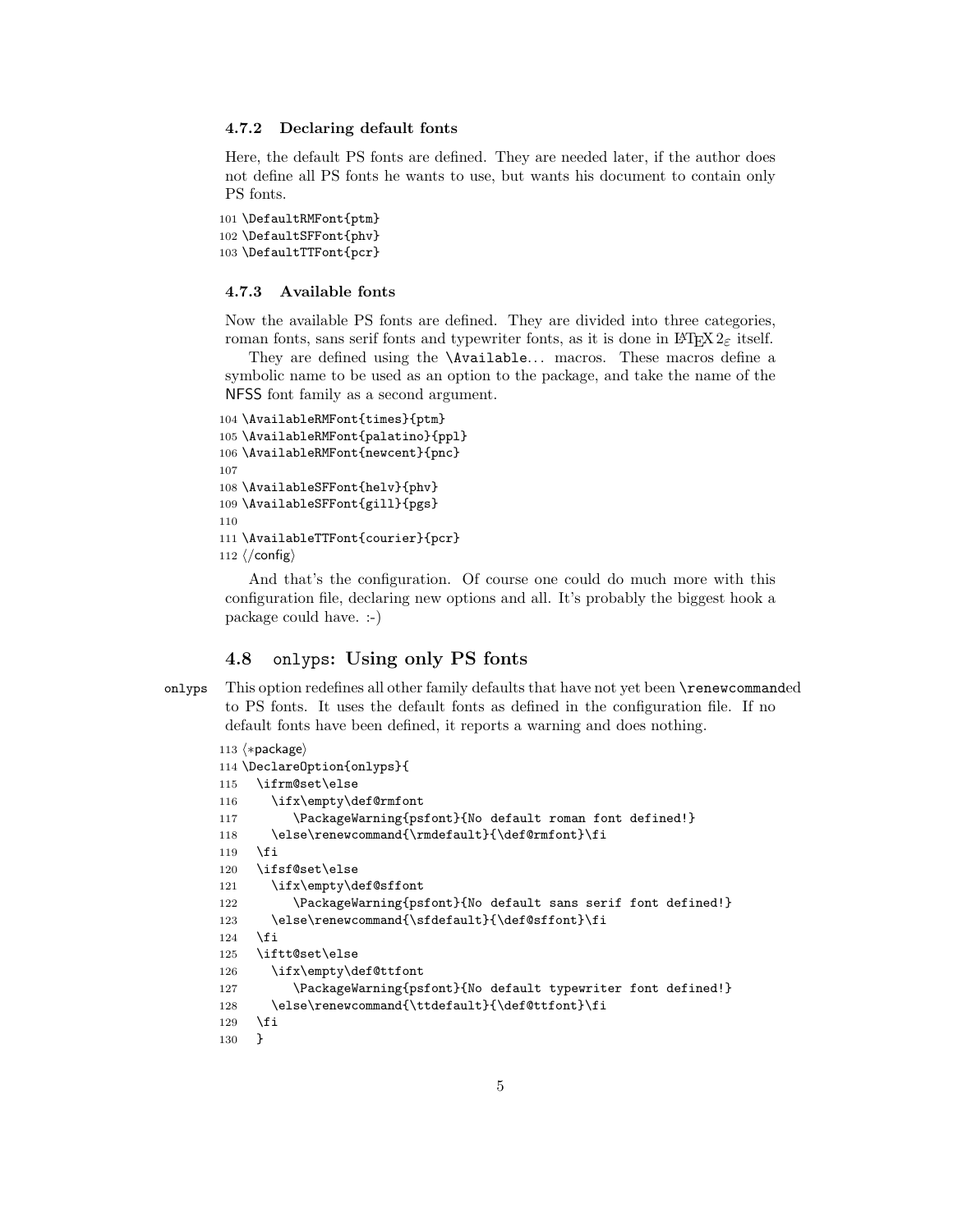### **4.9 Parts of psfonts**

*The psfont package ist ultimately intended as a replacement for psfonts of psNFSS. I therefore use the code of some files of psfonts and wrap it up in an option. All code and comments of this section are from psfonts, v5.2 by Sebastian Rahtz. Many thanks to Sebastian for letting me use his code!*

pifont

131 \DeclareOption{pifont}{

Now some useful commands for Pi fonts (Dingbats, Symbol etc); they all assume you know the character number of the (unmapped) font

```
132 \newcommand{\Pifont}[1]{\fontfamily{#1}\fontencoding{U}%
133\fontseries{m}\fontshape{n}\selectfont}
134 \newcommand{\Pisymbol}[2]{{\Pifont{#1}\char#2}}
135 \newcommand{\Pifill}[2]{\leaders\hbox{\makebox[0.2in]{%
136 \Pisymbol{#1}{#2}}}\hfill\kern\z@}
137 \newcommand{\Piline}[2]{\par\noindent\hspace{0.5in}\Pifill{#1}{#2}%
138 \hspace{0.5in}\kern\z@\par}
139 \newenvironment{Pilist}[2]%
140 {\begin{list}{\Pisymbol{#1}{#2}}{}}%
141 {\end{list}}%
```
A Pi number generator (from ideas by David Carlisle), for use in lists where items are suffixed by symbols taken in sequence from a Pi font. Usage is in lists just like enumerate.

 $\Delta$  Pinumber outputs the appropriate symbol, where #2 is the name of a LATEX counter and #1 is the font family.

```
142 \def\Pinumber#1#2{\protect\Pisymbol{#1}{\arabic{#2}}}
```

```
143 \newenvironment{Piautolist}[2]{%
```

```
144 \ifnum \@enumdepth >3 \@toodeep\else
```

```
145 \advance\@enumdepth \@ne
```
We force the labels and cross-references into a very plain style (eg no brackets around 'numbers', or dots after them).

```
146 \edef\@enumctr{enum\romannumeral\the\@enumdepth}%
```
147 \expandafter\def\csname p@enum\romannumeral\the\@enumdepth\endcsname{}%

148 \expandafter\def\csname labelenum\romannumeral\the\@enumdepth\endcsname{%

```
149 \csname theenum\romannumeral\the\@enumdepth\endcsname}%
```

```
150 \expandafter\def\csname theenum\romannumeral\the\@enumdepth\endcsname{%
```
- 151 \Pinumber{#1}{enum\romannumeral\the\@enumdepth}}%
- 152 \list{\csname label\@enumctr\endcsname}{%

```
153 \@nmbrlisttrue
```

```
154 \def\@listctr{\@enumctr}%
```

```
155 \setcounter{\@enumctr}{#2}%
```

```
156 \addtocounter{\@enumctr}{-1}%
```

```
157 \def\makelabel##1{\hss\llap{##1}}}
```
158 \fi

159 }{\endlist}

All the old Dingbat commands still work.

```
160 \newcommand{\ding}{\Pisymbol{pzd}}
161 \def\dingfill#1{\leaders\hbox{\makebox[0.2in]{\Pisymbol{pzd}{#1}}}\hfill}
162 \def\dingline#1{\Piline{pzd}{#1}}
163 \newenvironment{dinglist}[1]{\begin{Pilist}{pzd}{#1}}%
164 {\end{Pilist}}
```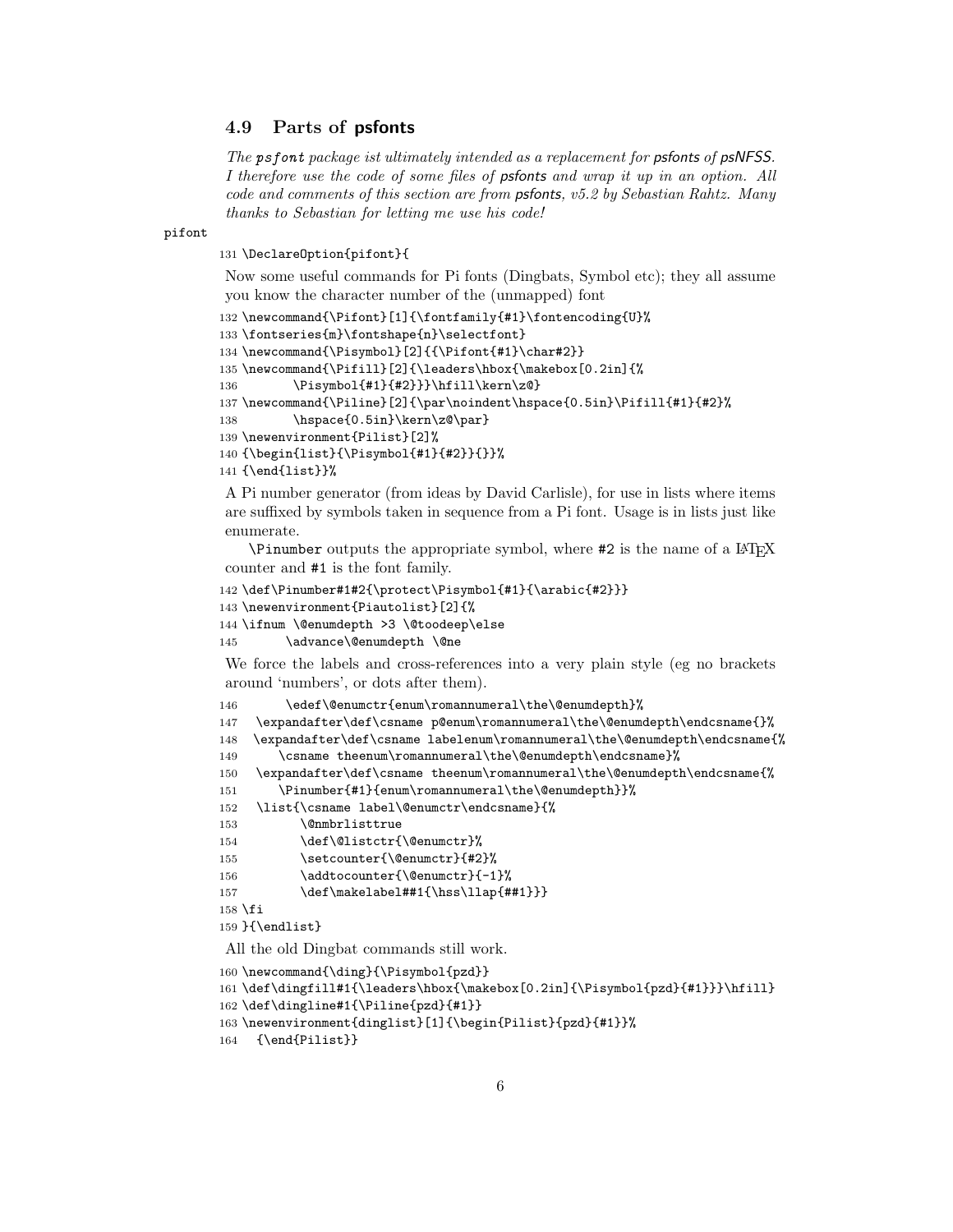```
165 \newenvironment{dingautolist}[1]{\begin{Piautolist}{pzd}{#1}}%
166 {\end{Piautolist}}
167 {\Pifont{pzd}}
168 {\Pifont{psy}}
169 }
```
#### mathptm

\DeclareOption{mathptm}{

This package loads the Adobe Times fonts and the mathptm fonts; The virtual fonts are produced by fontinst; they can be built by running tex on fontptcm.tex from the fontinst package.

```
171 % The main text family is Times Roman
172 \def\rmdefault{ptm}
173 \DeclareSymbolFont{operators} {OT1}{ptmcm}{m}{n}
174 \DeclareSymbolFont{letters} {OML}{ptmcm}{m}{it}
175 \DeclareSymbolFont{symbols} {OMS}{pzccm}{m}{n}
176 \DeclareSymbolFont{largesymbols}{OMX}{psycm}{m}{n}
177 \DeclareSymbolFont{bold} {0T1}{ptm}{bx}{n}
178 \DeclareSymbolFont{italic} {0T1}{ptm}{m}{it}
```
If we're in compatibility mode, defined \mathbf and \mathit.

```
179 \@ifundefined{mathbf}{}{\DeclareMathAlphabet{\mathbf}{OT1}{ptm}{bx}{n}}
180 \@ifundefined{mathit}{}{\DeclareMathAlphabet{\mathit}{OT1}{ptm}{m}{it}}
```
An \omicron command, to fill the gap.

\DeclareMathSymbol{\omicron}{0}{operators}{'\o}

Reduce the space around math operators

```
182 \thinmuskip=2mu
```
 \medmuskip=2.5mu plus 1mu minus 1mu \thickmuskip=4mu plus 1.5mu minus 1mu

No bold math.

```
185 \def\boldmath{%
186 \@warning{there is no bold Symbol font}%
187 \global\let\boldmath=\relax
188 }
189 \DeclareMathSizes{5}{5}{5}{5}
190 \DeclareMathSizes{6}{6}{5}{5}
191 \DeclareMathSizes{7}{7}{5}{5}
192 \DeclareMathSizes{8}{8}{6}{5}
193 \DeclareMathSizes{9}{9}{7}{5}
194 \DeclareMathSizes{10}{10}{7.4}{6}
195 \DeclareMathSizes{10.95}{10.95}{8}{6}
196 \DeclareMathSizes{12}{12}{9}{7}
197 \DeclareMathSizes{14.4}{14.4}{10.95}{8}
198 \DeclareMathSizes{17.28}{17.28}{12}{10}
199 \DeclareMathSizes{20.74}{20.74}{14.4}{12}
200 \DeclareMathSizes{24.88}{24.88}{17.28}{14.4}
201 }
```
### **4.10 The end**

At last, the options are processed.

\ProcessOptions